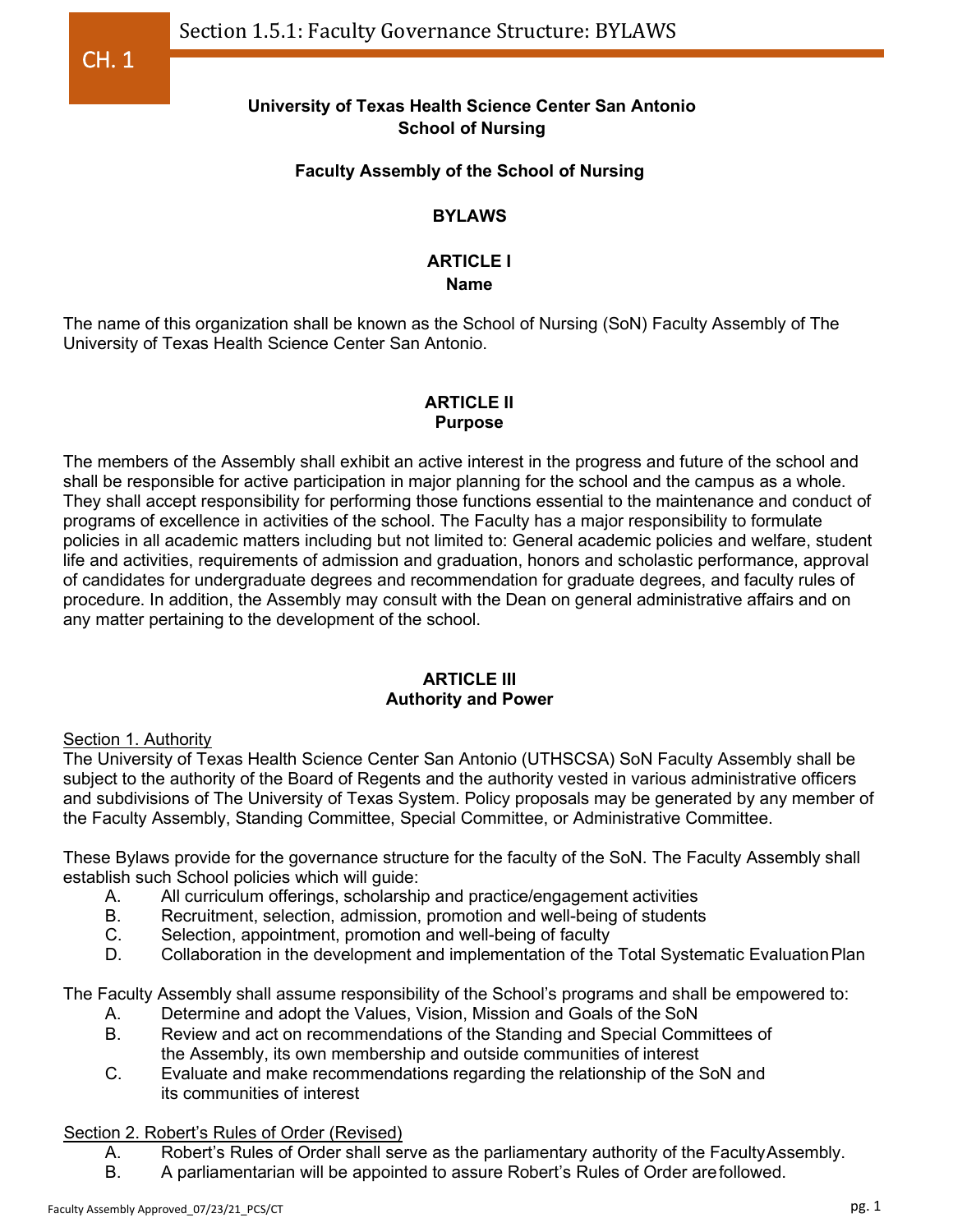Section 1.5.1: Faculty Governance Structure: BYLAWS

 $CH. 1$ 

### **ARTICLE IV Membership, Quorum and Voting**

#### Section 1. Eligibility for Membership

- A. Voting Members All faculty members in the SoN having at least 0.5 FTE appointments for a full academic year constitute the Faculty Assembly.
- B. Non-Voting Members Other academic appointees shall be associate members. They shall be entitled to attend meetings of the Faculty Assembly as non-voting members.
- C. Ex-officio members
	- i. President of the Health Science Center and Deans of the Schools within the Health Science Center
	- ii. Other individuals from the Health Science Center shall be selected as deemed appropriate by Faculty Assembly
- D. Outside Committee Members Outside committee members who are experts in a particular area, e.g., finance; or consumers of SoN services, may be invited to serve on standing committees.

### Section 2. Quorum

At least 15 voting members shall constitute a quorum for the Faculty Assembly.

#### Section 3. Voting

- A. Faculty excused will have voting privileges via email to the Chair of the Faculty Assembly within 1 week of the Faculty Assembly vote.
- B. If no more than 15 voting members are present, all motions shall be sent forward electronically to all absent voting members for vote.
- C. The final vote tally shall be reported at the next Faculty Assembly meeting. In the event of a veto by the Dean of the SoN, an explanation of the reason(s) for the veto shall be presented to the Faculty Assembly within two weeks / or before the end of the academic year. A twothirds vote of the membership shall be necessary to override the veto. The Dean will consult with appropriate committee members when faculty is not in session. Policy decisions are subject to the approval of the President of the Health Science Center upon the recommendation of the SoN Dean.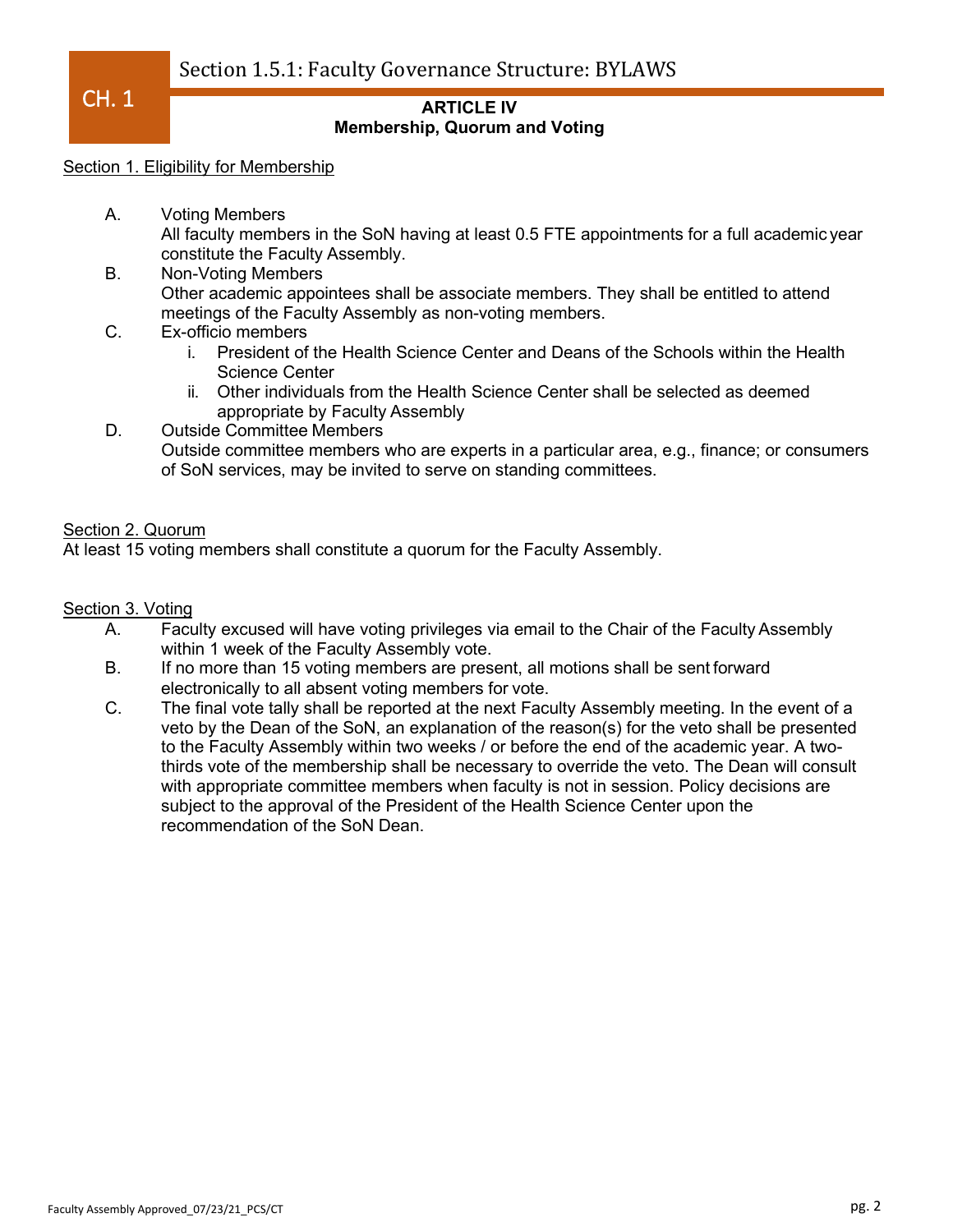## **ARTICLE V Officers and Duties**

Section 1. Officers

The elected officers of Faculty Assembly shall be a Chair, a Chair-elect and a Secretary. Full-time faculty members shall be deemed eligible to hold the office of Chair.

Terms are September 1 through August 31.

#### Section 2. Duties of the Chair

- A. The Chair shall preside over regular and special meetings of the Faculty Assembly.
- B. The Chair shall represent the faculty by assuring mutual communication between administration and the Faculty Assembly.
- C. The Chair of the Faculty Assembly shall develop the agenda for Facultymeetings.
- D. The Chair shall appoint a parliamentarian for Faculty Assembly meetings.<br>E. The Chair will appoint vacancies should they occur on faculty committees.
- The Chair will appoint vacancies should they occur on faculty committees.
- F. The Chair shall serve on the Faculty Council.

Section 3. Duties of the Chair-elect

- A. Assume the responsibilities of the Chair in case of absence or resignation
- B. Serve on the Faculty Council.
- C. Collect dues and disperse Faculty Assembly funds.
- D. Assume responsibilities for planning social functions.
- E. Assume the position of Chair of the Faculty Assembly for one year after serving as Chairelect.

Section 4. Duties of the Secretary

- A. Record the meetings of the Faculty Assembly.<br>B. Conduct official correspondence of the Faculty
- Conduct official correspondence of the Faculty Assembly.
- C. Serve on Faculty Council.

#### **ARTICLE VI Faculty Assembly Meetings**

## Section 1. Meetings

- A. Faculty Assembly will meet regularly during the academic year.
- B. Special meetings shall be held as needed.<br>C. Special meetings may be called by the Cha
- Special meetings may be called by the Chair or the Dean when deemed necessary or upon petition of one-third of the voting members of the Faculty. In emergencies, as much prior notice of the faculty meeting will be given as is feasible but at least 24 hours.
- D. The agenda for regular and special faculty meetings shall be determined through collaborative agreement of the Faculty Assembly Chair and the Dean. The agenda will be posted one week prior to each Faculty Assembly. The agenda for special meetings shall be posted prior to the meeting. The agenda shall be determined by collaborative agreement of two representatives of the petitioning group, the Chair and/or the Dean, and other members of FacultyCouncil.
- E. Official minutes of each meeting shall be taken and will be kept in SONSharePoint.
- F. Staff support is provided by the Office for Faculty Excellence.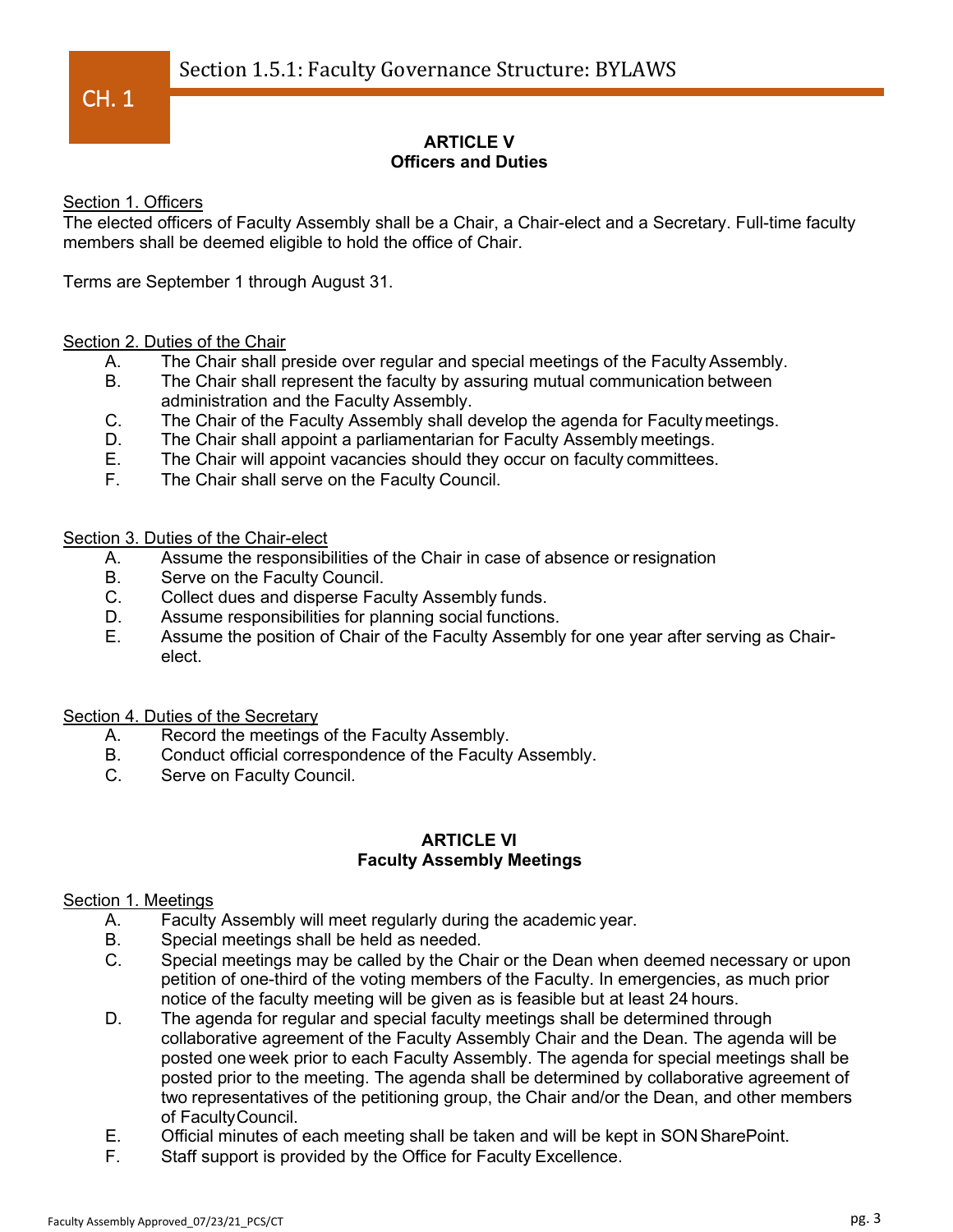## **ARTICLE VII Faculty Council**

Section 1. Authority

- A. Consult with and advise the Dean in matters brought forward by the Dean, Standing Committees Special Committees, Faculty members or other Faculty Councilmembers.
- B. Forward policy suggestions to Faculty Assembly. Oversees all school policyimplementation.

## Section 2. Membership (voting members)

- A. Dean
- B. Vice Dean for Practice and Engagement
- C. Vice Dean for Faculty Excellence
- D. Vice Dean for Research<br>E. Associate Dean for Adm
- Associate Dean for Admissions and Student Services
- F. Associate Dean for Undergraduate Studies
- G. Associate Dean for Graduate Studies
- H. Director of Center for Simulation Innovation
- I. Faculty Assembly Officers (Chair, Chair-Elect and Secretary)
- J. Faculty Assembly Standing Committee Chairs
	- i. Committee on Undergraduate Studies (COUS)
	- ii. Committee on Graduate Studies (COGS)
	- iii. Promotion, Tenure and Appointments Committee (PTAC)
	- iv. Committee on Faculty, Staff, and Student Matters (COFSSM)
	- v. Committee on Scholarship (COS)
	- vi. Committee on Simulation and Innovation (ComSI)
	- vii. Committee on International Programs (CIP)
	- viii. Search Committee
	- ix. Nominating Committee
	- x. Bylaws Committee

Ex Officio Members (non-voting members):

- A. Associate Dean for Finance and Administration
- B. Director of Business Operations<br>C. Director of Academic Programs
- Director of Academic Programs
- D. Director of Lifelong Learning
- E. Director of Development
- F. Director of International Programs
- G. Manager of Office for Faculty Excellence
- H. Director of Admissions and Special Programs
- I. Assistant Dean for Academic Enhancement
- J. Officer of Staff Assembly

Terms are September 1 through August 31, unless otherwise specified in the current Bylaws in the respective committee articles.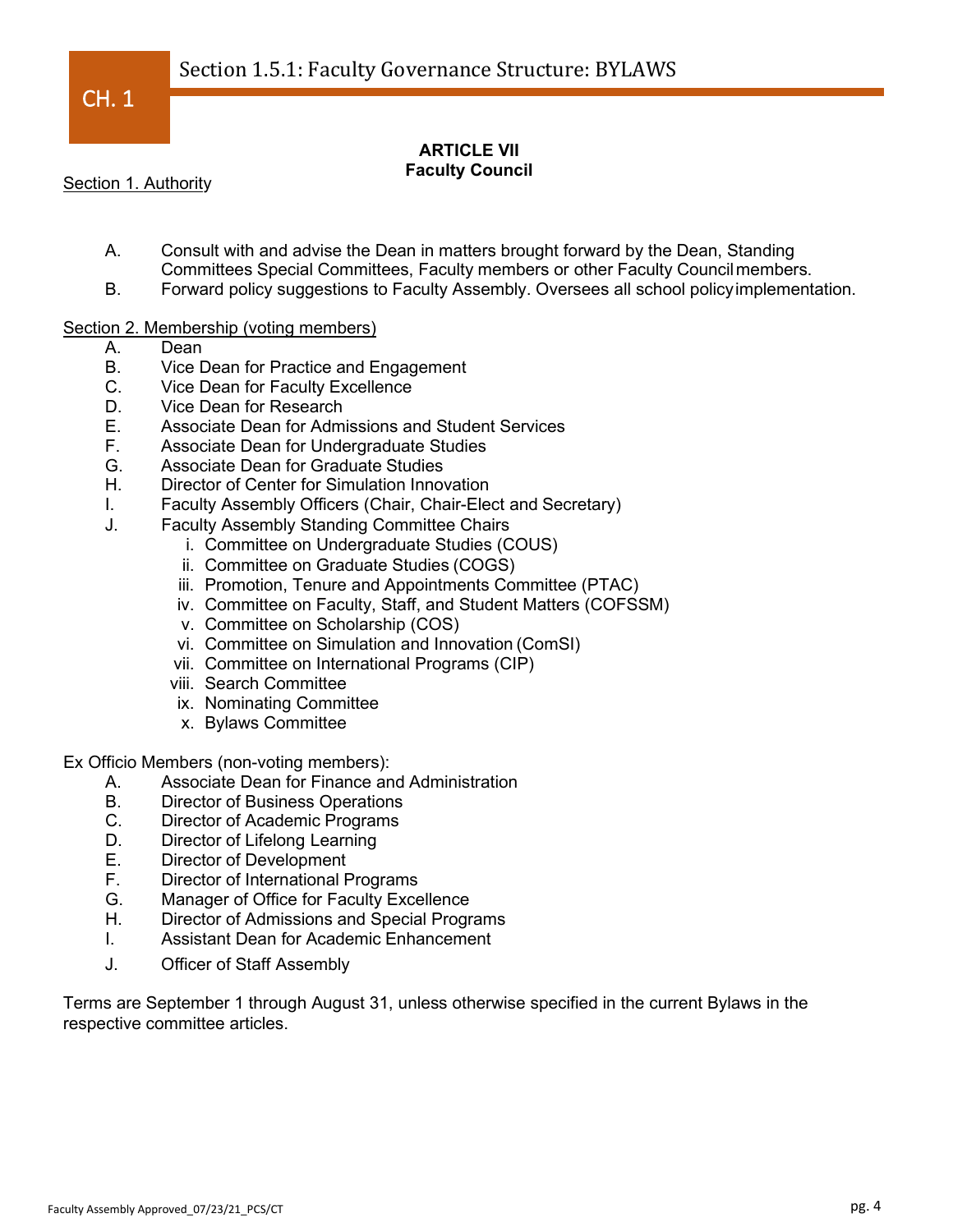Section 3. Faculty Council Officers and Duties of the Council:

Duties:

- A. The Dean and Chair of Faculty Assembly shall generate and circulate a meeting agenda and the Dean shall chair the meeting.
- B. Provide administrative support for minute taking and official correspondence of theCouncil.
- C. Consult with and advise the Dean in matters brought forward by the Dean, Standing Committees, and Special Committees, Faculty members or other Faculty Councilmembers.
- D. Plan appropriate resource allocation for Faculty Assembly.
- E. Provide leadership in strategic directions for the SoN as determined by faculty for theSoN.
- F. Represent the faculty by facilitating mutual communication through committee structure between University administration and the faculty organization.
- G. Monitor the implementation of the Total Systematic Evaluation Plan.
- H. Periodically review the Values, Mission and Goals and Philosophy of the School and recommend revisions to the Faculty Assembly and the Dean.
- I. Monitor the implementation of the Strategic Plan.

Section 4. Meetings

- A. Regular meetings shall be scheduled during the academic year.
- B. Additional meetings may be called by the Chair and Dean or by petition of three members of the Faculty Council. Notices of the meeting shall be the responsibility of the Dean and agenda posted prior to meeting.
- C. Official minutes of each meeting shall be taken by the Assistant to the Dean and distributed to faculty and staff. In his/her absence, the Dean shall appoint a substitute. Official copies of minutes will be posted on SON SharePoint.
- D. Meetings may be held during the summer months with accommodations for participation by committee chairs as deemed necessary for the SON to function withoutinterruption.

#### **ARTICLE VIII Committee Membership, Quorum, Voting**

### Section 1. Committee Membership

- A. The membership of each committee is elected as designated.
- B. The membership of each subcommittee shall be decided by said committee. Subcommittee members make recommendations to elected committee membership for formal recommendations/action.
- C. Committee formal recommendations/actions are taken to Faculty Council for approval then Faculty Assembly for information or vote.
- D. Nursing students shall have representation on the Committee on Undergraduate Studies (COUS), Committee on Graduate Studies (COGS), the Committee on Scholarship, and the Committee on Faculty and Student Matters (COFSM). Students may not serve as chairs of committees.
- E. Elected member of a committee shall be removed from that committee if 30% or more of scheduled meetings are missed without excused absence effective upon reaching 30% absence.
- F. Resignation: Expectations of faculty include committee service. In the exceptional circumstance should a faculty member need to resign from their committee, the faculty member shall submit a letter in writing to the Faculty Assembly chair with the rational and giving one full semesternotice.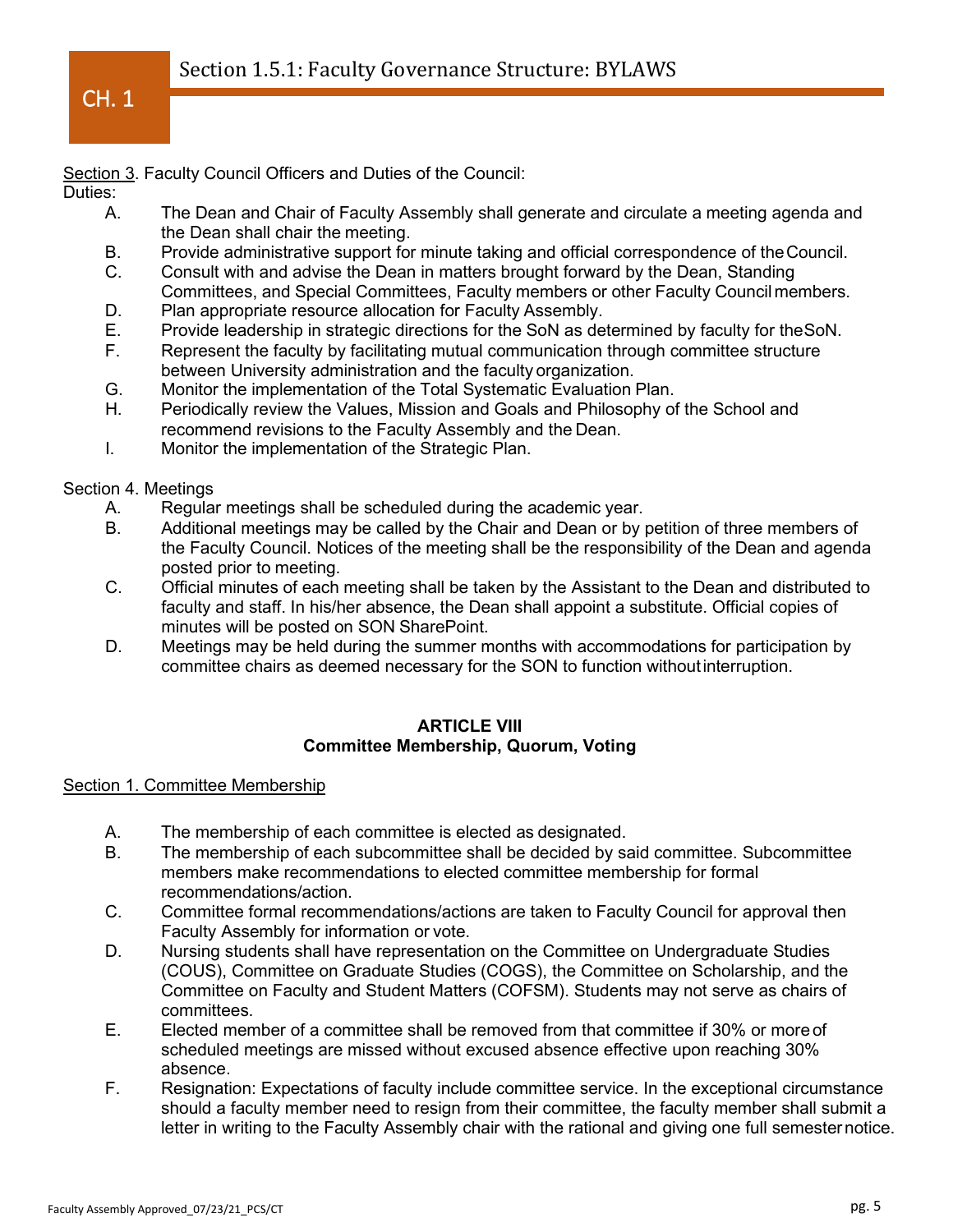# Section 2. Quorum

At least 50% of voting members must be present to conduct business.

## Section 3. Voting

Electronic votes are permitted as authorized by the Chair of each Committee.

#### **ARTICLE IX Committees of the Faculty**

## Section 1. Authority

The Committees of the Faculty shall carry out duties prescribed by the Bylaws and charges assigned by the Chair of the Faculty Assembly and/or the Dean.

### Section 2. Responsibility–Standing and Special Committees

- A. The regular work of the faculty shall be carried on by the Standing Committees of the Assembly, which shall be the:
	- i. Committee on Undergraduate Studies (COUS)\*
	- ii. Committee on Graduate Studies (COGS)\*
	- iii. Promotion, Tenure and Appointments Committee (PTAC)
	- iv. Committee on Faculty, Staff, and Student Matters (COFSSM)\*
	- v. Committee on Scholarship (COS)\*
	- vi. Committee on Simulation and Innovation (ComSI)\*
	- vii. Committee on International Programs (CIP)\*
	- viii. Special Committees:
		- a. Search
		- b. Nominating
		- c. Bylaws

### \**Committees with student membership*

B. Faculty members shall be elected from a slate prepared by the Nominating Committee, unless otherwise specified by these Bylaws. In the initial election for each committee, two of the members shall be elected for a two-year term. The remaining members shall be elected for a one-year term. Thereafter, each member shall be elected for a two-year term. Terms for committees and associated subcommittees are September 1 through August 31. The previous Chair-Elect will become chair of their respective committee at the beginning of the term. A

new Chair-Elect will need to be elected by October 1<sup>st</sup>.

- C. Student terms may be up to 2 years. Students will be selected to serve on subcommittees and will be selected by the respective subcommittees. The Office of Admissions and Student Services will distribute a call for nominations and coordinate an election for student representatives.
- D. It shall be the responsibility of each Standing Committee to:
	- i. Fulfill the functions assigned by the Faculty Assembly.
	- ii. Fulfill the implementation of the Total Systematic Evaluation Plan (TSEP)as assigned by Faculty Council and report back to Faculty Assembly as appropriate.
	- iii. Review the internal structure and functions of the committee and recommend Bylaws changes to the Bylaws Committee.
	- iv. Select subcommittees from faculty members as necessary to fulfill the functions of the committee;
	- v. Notify the Chair of Faculty Assembly of unanticipated committee vacancies. The Chair of the Faculty Assembly, in consultation with faculty members fills vacancies which arise between annual appointments and annual elections;
	- vi. Submit an annual report prior to the final yearly meeting of the FacultyAssembly.
	- vii. Elect Chair and/or Chair-Elect as appropriate.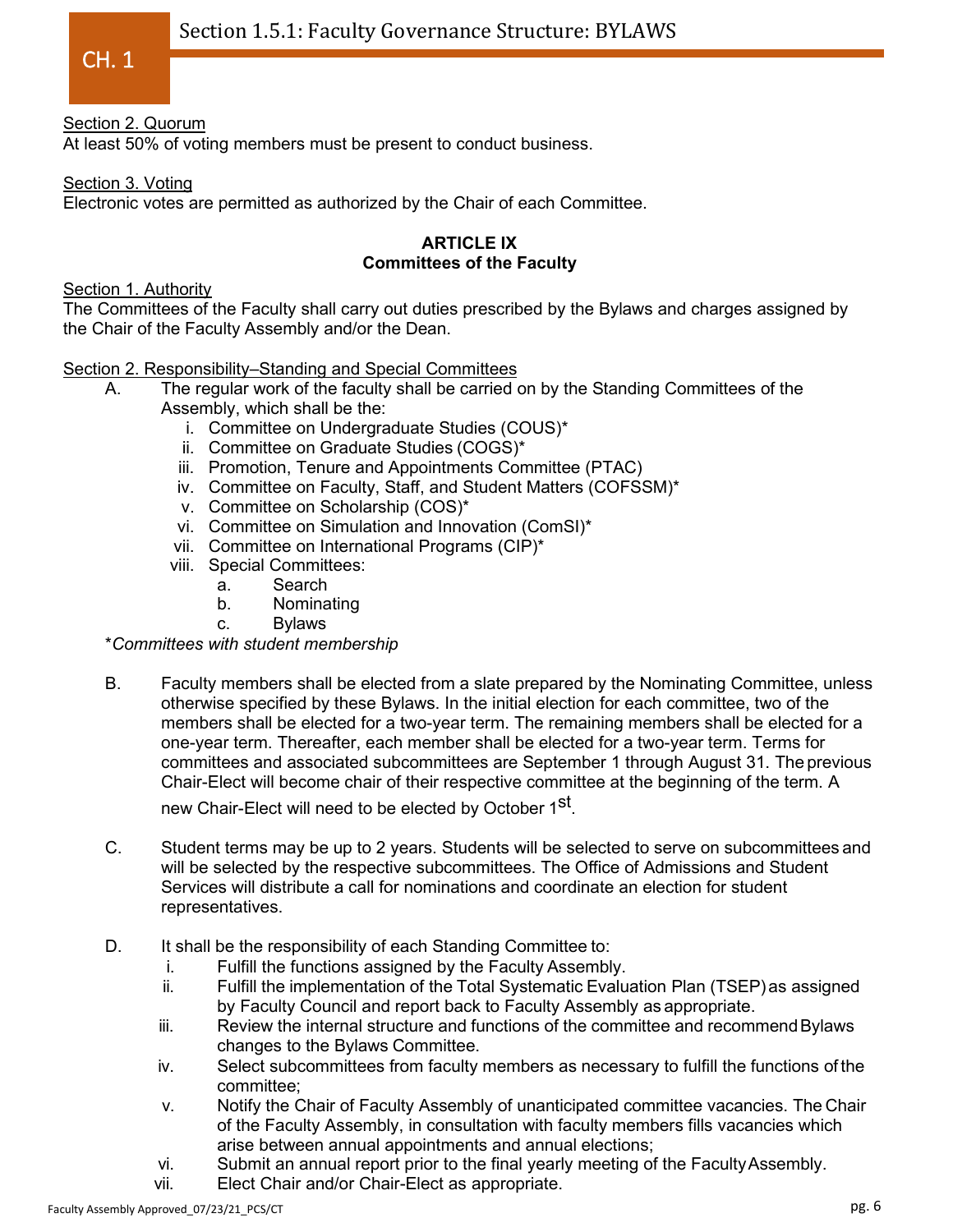- E. It shall be the responsibility of each Chairperson to:
	- i. Post agenda prior to meeting.
	- ii. Upload committee minutes to faculty and staff in SON SharePoint (except for the minutes of the Promotion, Tenure and Appointments Committee).
	- iii. Initiate meetings.
	- iv. Ensure progress of committees' work.
	- v. Conduct meetings according to Robert's Rules of Order.
	- vi. Write an annual report.
	- vii. Write an evaluation of members' participation in committee work for theirannual report.
- F. Recording of minutes and/or staff support for standing committees will be as follows:
	- i. Faculty Assembly Staff support is provided by the Office for FacultyExcellence (OFE)
	- ii. Faculty Council Staff support is provided by the Dean's Office
	- iii. Committee on Undergraduate Studies (COUS) Staff support is provided by the Office of Academic Affairs (OAA)
	- iv. Committee on Graduate Studies (COGS) Staff support is provided by the Office of the Academic Affairs (OAA)
	- v. Promotion, Tenure and Appointments Committee (PTAC)- Staff support is provided by the Office for Faculty Excellence (OFE)
	- vi. Committee on Faculty, Staff, and Student Matters (COFSSM) Staff support is providedby the Office of Admissions and Student Services (OASS)
	- vii. Committee on Scholarship- Staff support is provided by the Office for Nursing Research and Scholarship (ORNS)
	- viii. Committee on Simulation and Innovation (ComSI)- Staff support is provided by the Office of Academic Affairs
	- ix. Committee on International Programs (CIP)- Staff support is provided by the Office for Faculty Excellence
- G. Special Committees:
	- i. Search Committee: A committee member records the minutes, staff support is provided by the Office for Faculty Excellence (OFE).
	- ii. Nominating Staff support is provided by(OFE).
	- Bylaws Staff support is provided by the  $(OFE)$ .
- H. Official copies of the minutes will be kept on SON SharePoint according to UT Records Retention Schedule.

## Section 3. Membership

The qualifying regular standing committees of the Faculty Assembly are stated in Sec. 2 a.

 $CH. 1$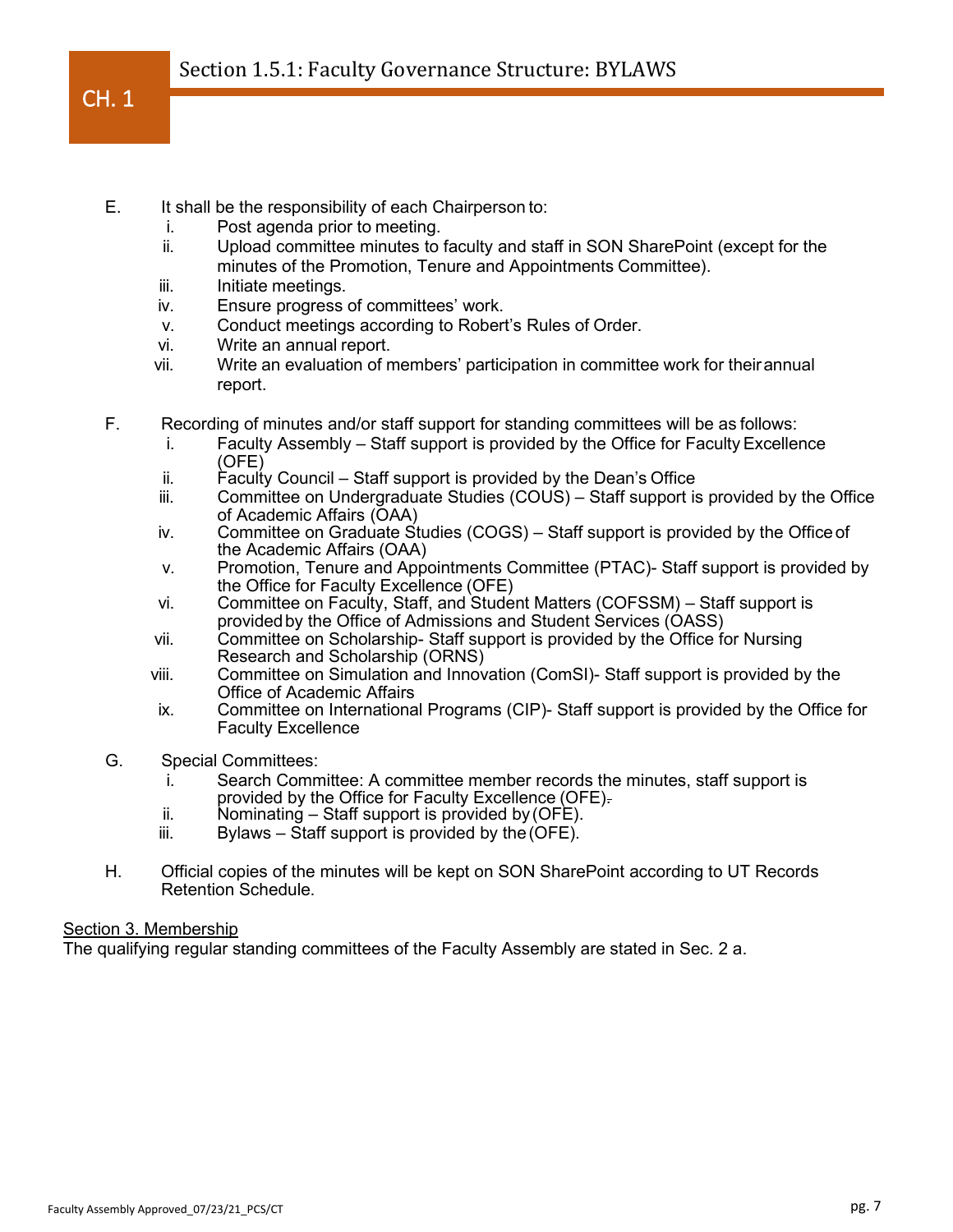# **ARTICLE X**

## **Committee on Undergraduate Studies (COUS)**

## Section 1. Authority

The Committee on Undergraduate Studies shall review all undergraduate courses and curricular tracks. It shall study and evaluate undergraduate curricula with respect to its relationship to the Values, Vision, Mission and Goals of the School. The committee will provide leadership for long-range planning, implementation and evaluation of the undergraduate curriculum in accordance with the School of Nursing (SoN) Total Program Systematic Evaluation Plan and program needs and make recommendations to Faculty Council then to Faculty Assembly for revision**.** 

## Section 2. Meetings

- A. COUS will meet regularly during the academic year.
- B. Special meetings shall be held as needed.

## Section 3. Membership

The Committee on Undergraduate Studies (COUS) shall consist of 7 elected faculty involved in undergraduate teaching, at least 4 of whom have more than one year of service and at least one of whom is doctorally prepared, one student representative from the traditional BSN program and one student from the accelerated BSN program. The Associate Dean of Undergraduate Programs is a non-voting and advisory member. A quorum consists of at least 5 voting members, 3 of who must be faculty representatives. Student representatives do not participate or vote on COUS deliberations related to Admission, Progression and Graduation (APG) or issues involving specific students.

- A. Chair and Chair-elect of Committee on Undergraduate Studies will be elected by the committee members by October 1.
- B. Faculty members will be elected to two-year terms which run September 1 through August 31 for the Committee on Undergraduate Studies, subcommittees, and associated subcommittees.
- C. A member in their second year will be elected by the COUS members to Chair-Elect and will automatically be extended to a third year to serve as COUS Chair.
- D. Chairs of the Subcommittees will be elected by the subcommittee members by September 1.
- E. Elected student terms may be up to 2 years. Elected student COUS members will be selected in the following manner.
	- i. The Office of Admissions and Student Services will distribute a call for nominations and coordinate an election for student representatives.
	- ii. Students will be selected to serve on subcommittees and will be selected by the respective subcommittees.

## Section 4. Duties

- A. Establish policies and procedures and make recommendations for admission, progression, and graduation of undergraduate students.
- B. Provide leadership in the development of the undergraduate curriculum at both the course and program levels.
- C. Revise and make recommendations about undergraduate curricula to Faculty Assembly as designated by the SON Total Program Systematic Evaluation Plan (TSEP).
- D. Monitor, formulate, recommend and implement policies governing the undergraduate curriculumof the SoN concerning required and elective courses offered for University credit.
- E. Critique the SoN undergraduate course review criteria, process, and revise as necessary.
- F. Evaluate undergraduate programs tracks on an ongoing basis utilizing accreditation standards and professional nursing standards as benchmarks.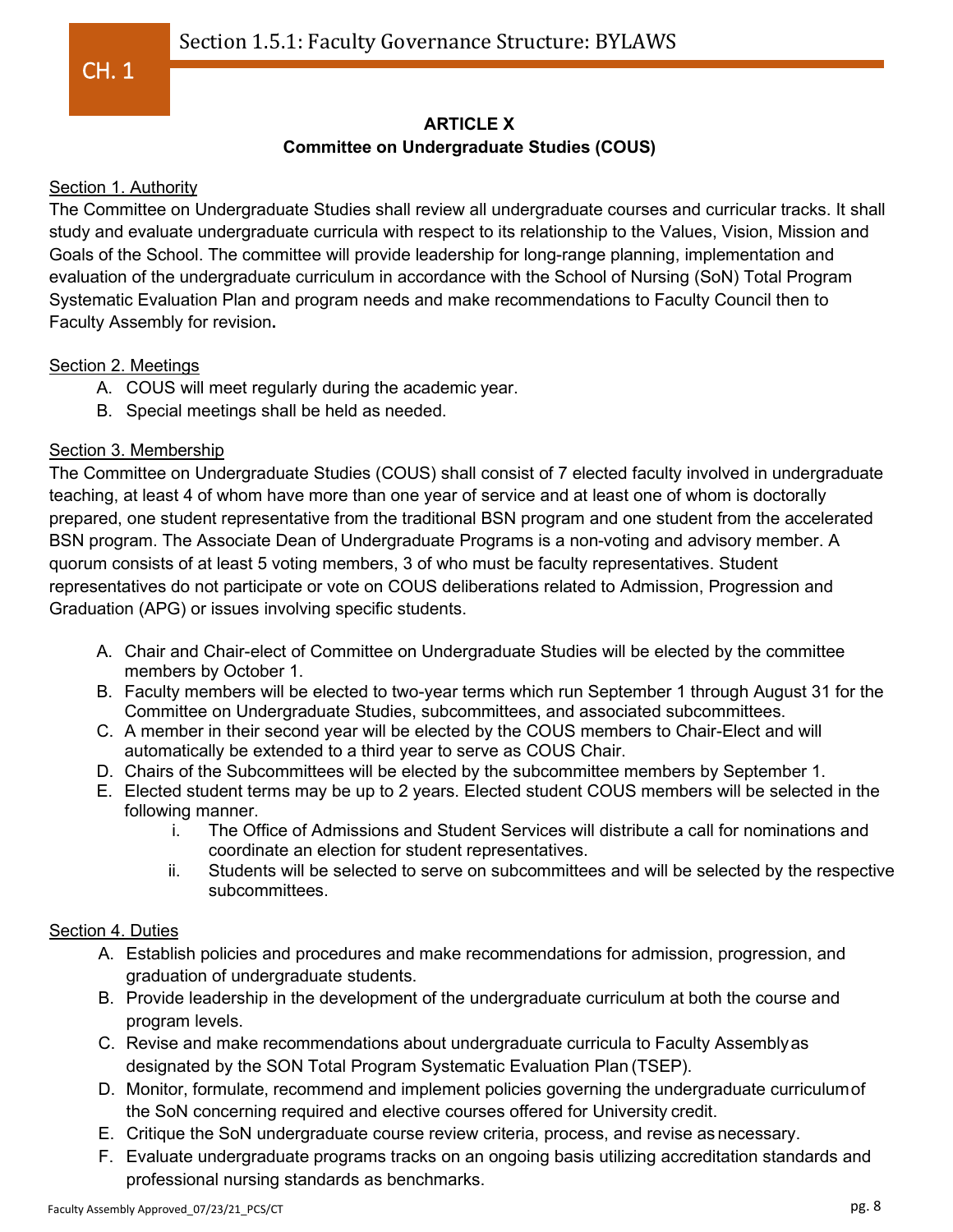- G. Periodically review and revise measures used to evaluate curricula.
- H. Oversight of Subcommittees as set forth in Section 5.

## Section 5**.** Duties of Subcommittees

- E. COUS Subcommittees:
	- a. The Baccalaureate Nursing Curriculum Subcommittee
		- i. Develops, reviews, and evaluates Traditional and Accelerated BSN Tracks.
		- ii. Includes Committee members of any faculty involved in teaching (theory and clinical) in the Traditional and Accelerated tracks
		- iii. Will invite student representatives to serve on this Subcommittee.
	- b. The Assessment and Evaluation Advisory Subcommittee
		- *i.* Reviews and advises in development of policies and guidelines regarding assessment and evaluation (e.g. *NCLEX-RN; Standardized Testing; Online Testing, Clinical Evaluation).*
		- ii. Makes recommendations for curricular improvements based on assessment and evaluation data.
		- iii. Will invite student representatives to serve on this Subcommittee.
	- c. The Admissions, Progression, and Graduation Subcommittee shall:
		- i. Establish policies and procedures for admission, progression, and graduation for undergraduate students in the traditional and accelerated BSN Trackprograms.
		- ii. Work with the Office of Admissions and Student Services to provide recruitment and orientation to incoming undergraduate students.
	- d. COUS subcommittees will report at least quarterly to COUS.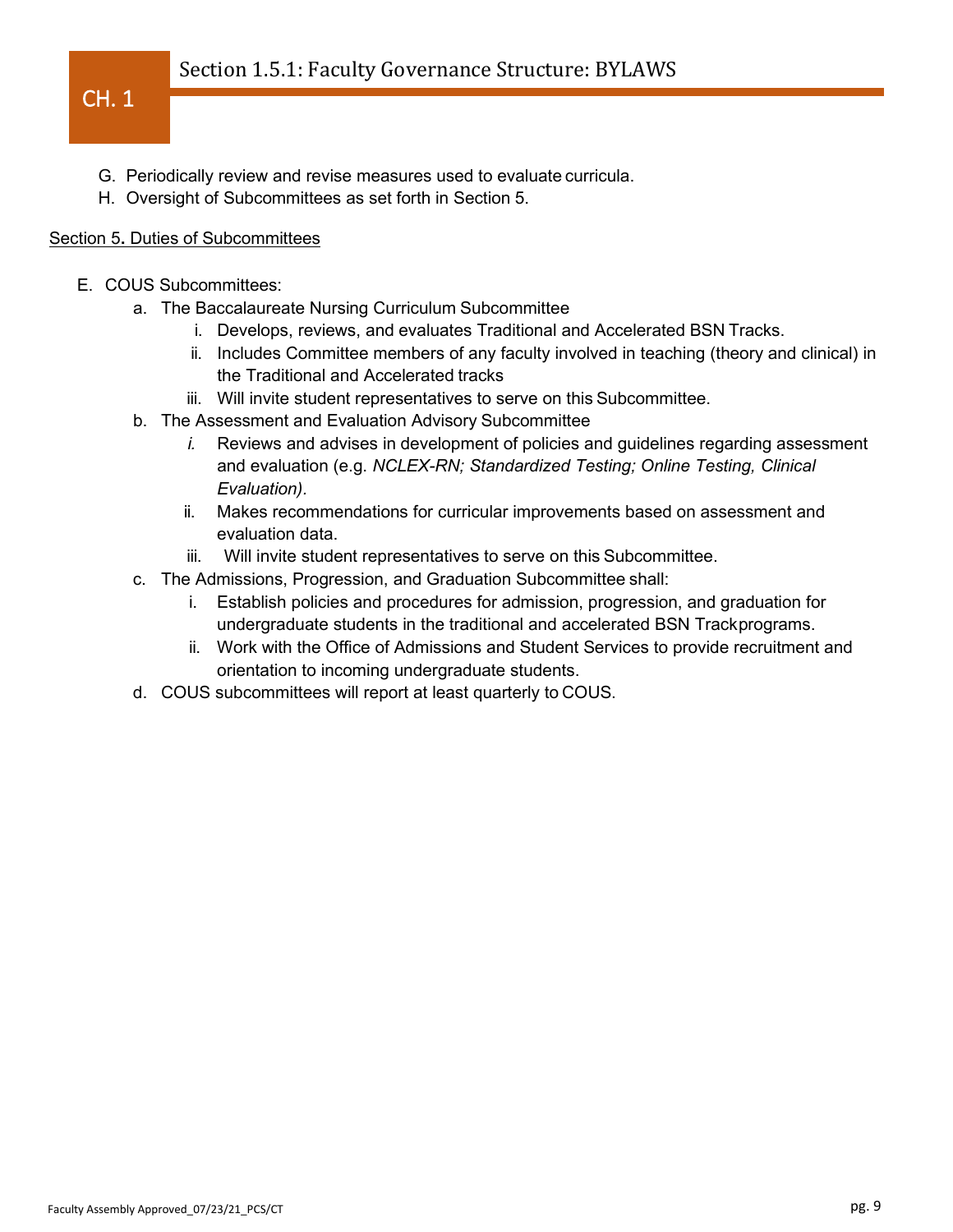#### **ARTICLE XI Committee on Graduate Studies (COGS)**

## Section 1. Authority

The Committee on Graduate Studies (COGS) shall review all graduate courses and curricular programs. It shall study and evaluate graduate curricula with respect to its relationship to the Values, Vision, Mission and Goals of the SoN. The committee will provide leadership for long-range planning, implementation and evaluation of the graduate curricula in accordance with the SoN Total Systematic Evaluation Plan and program needs and make recommendations to the Faculty Assembly for change.

## Section 2. Membership

Membership of the Committee on Graduate Studies (COGS) shall consist of 11 voting members comprised of 7 elected faculty, involved in graduate teaching, and four graduate students. At least 4 of the faculty should also hold graduate faculty status. The Associate Dean of Graduate Studies participates as an advisor and non-voting member. A quorum consists of at least 6 voting members, 4 of whom must be faculty representatives. Student representatives do not participate or vote on COGS deliberations related to student specific issues. The Office of Admissions and Student Services will distribute a call for nominations and coordinate an election for student representatives, one from each of the graduate degree programs: Masters, BSN to DNP, MSN to DNP.

- A. Terms for the COGS and subcommittees are September 1 through August 31.
- B. Chair and Chair-Elect of COGS and Subcommittee and associated Subcommittee Chairs will be elected by the committee members as of September 1. The Chair of COGS will serve for a term of 2 years beginning September 1 and ending August 31 two years later.
- C. Students will be selected to serve on subcommittees and will be selected by COGS.Student terms will be 1 year with the option to extend, a maximum, of 1 additional year.

## Section 3. Duties

- A. Establish policies and procedures for admission, progression, and graduation for graduate students
- B. Review and propose PhD students for admission to candidacy, and for graduation to the Graduate School of Biomedical Sciences Graduate Faculty Council.
- C. Provide leadership in development of the graduate curricula at both the course and program levels.
- D. Monitor, formulate, recommend and implement policies governing the graduate curricula of the SoN concerning required and elective courses offered for University credit.
- E. Revise and make recommendations about graduate curricula to Faculty Assembly as designated by the SoN Total Systematic Evaluation Plan.
- F. Collaborate with the Department of Lifelong Learning on courses sponsored by the SoN.
- G. Critique the SON graduate course review criteria, process and revise as necessary.
- H. Evaluate graduate programs on an ongoing basis utilizing accreditation standards, professional nursing standards and quality indicators of graduate programs as benchmarks.
- I. Periodically review and revise measures used to evaluate curricula.
- J. May appoint or disband subcommittees, ad-hoc working groups, and/or task forces at the discretion of the COGS Committee
- K. Oversight of COGS Subcommittees set forth in Section 4.

# Section 4. Duties of Subcommittees

- A. The MSN Subcommittee develops, reviews, and evaluates the MSN curriculum.
- B. The DNP Subcommittee develops, reviews, and evaluates the DNP curriculum.<br>C. The PhD Subcommittee develops, reviews, and evaluates the PhD curriculum.
- The PhD Subcommittee develops, reviews, and evaluates the PhD curriculum.
- D. Admissions, Progression, and Graduation (APG) Subcommittee shall:
	- a. Establish policies and procedures for admission, progression, and graduation for students in the MSN, DNP, and PhD programs (PhD policies and procedures will align with Graduate School of Biomedical Sciences).
	- b. Work with the Office of Admissions and Student Services to provide recruitment and orientation to incoming graduate students.
	- c. Evaluate admission, progression, and graduation policies and procedures at regularly scheduled intervals that align with publication of UTHSCSA catalog.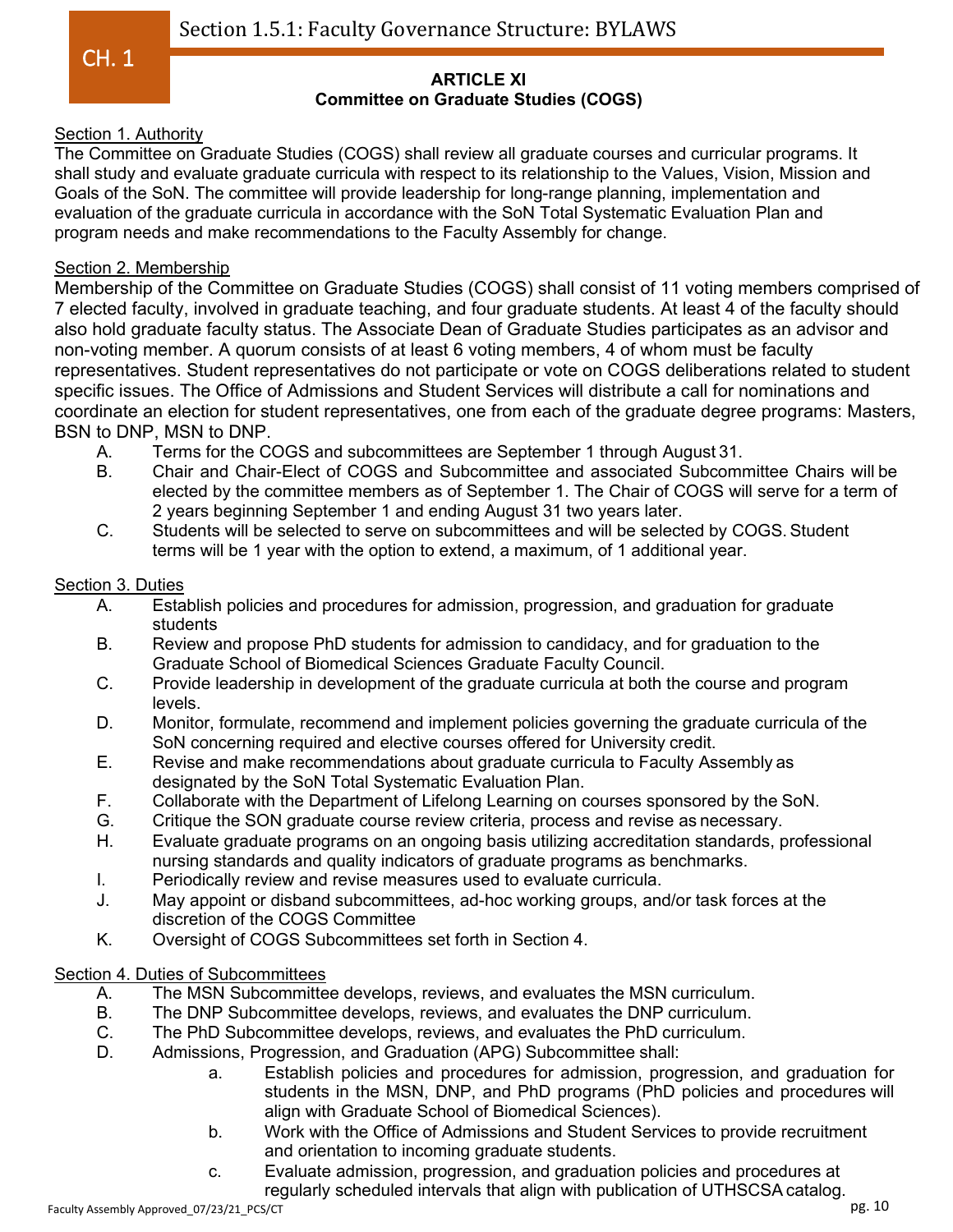- d. Review graduate student progression through the programs, admission to candidacy and graduation.
- E. The PhD Dissertation and Doctor of Nursing Practice (DNP) Project Committees and related Subcommittees shall respectively:

DNP:

• Review and evaluate the composition of DNP Project Committees for appropriateness.

PhD:

- Review and evaluate the composition of PhD qualifying examination and dissertation committees for appropriateness.
- Monitor qualifying examination, dissertation proposal and final defense meetings for PhD students.

## **ARTICLE XII**

# **Promotion, Tenure and Appointments Committee (PTAC)**

Section 1. Authority

- *A.* Faculty appointments, promotions, and tenure are governed by the Regents' Rules andregulations, **Rule 31007.**
- *B.* The SON PTAC Committee reviews the candidate packet and recommends to the Dean of the SON candidates for appointment, promotion, tenure, post tenure review, and mid probationaryreview.
- *C.* The SON PTAC Committee's recommendation letter and the candidate's promotion packet is forwarded to the Dean.

## **Section 2. Membership**

There will be five members elected by the SON, with terms inclusive of September 1 to August. The committee will be comprised of three tenured, doctoral-prepared (PhD or DNP) Associate Professor or Professor ranked faculty and two Associate Professors/Clinical or Professors/Clinical. Faculty with Administrative positions may not serve as members of the PTAC; i.e. Vice Dean, Associate Dean, Assistant Dean, etc. The committee will elect the Chair and Chair-Elect.

- A. Members may serve up to three years. For the 2020 election of members for PTAC, the 3 tenured professor members would be elected as follows: one for a one year term, a second member to a two year term and a third member to a three year term. After these initial appointments, terms would then be for 3 years thereafter. For the 2020 election of members for PTAC for faculty on the clinical track, one member will be voted for a one year-term and the other for a two year-term. After these initial appointments, terms would then be for 3 years thereafter.
- B. There will be a combined meeting of incoming and outgoing members in August.
- C. Faculty may be selected for no more than two consecutive terms. After a year of absence from the committee, faculty may again be considered for election to the committee.
- D. Members will be elected in the spring semester.
- E. Committee members who have a potential conflict of interest with a faculty seeking promotion and/or tenure have an ethical responsibility to declare their conflict and recuse themselves for that vote.
- F. Vacancies that occur will be filled by a special ballot election. The person selected to fill the vacancy will be of the same rank as the person who left the position and will serve the remainder of the unexpired term.

Section 3. Duties for Promotion and/or Tenure, Post Tenure and Mid-Probationary Reviews

- A. Review packets for promotion and/or tenure at or above the level of Associate Professor recommending action on candidates in a letter to the Dean of the School of Nursing.
- B. The Committee also will review packets of faculty for mid-probationary and post-tenurereview, recommending action on candidates in a letter to the Dean of the School of Nursing.
- C. All committee members vote on academic rank. Only tenured committee members will voteon tenure.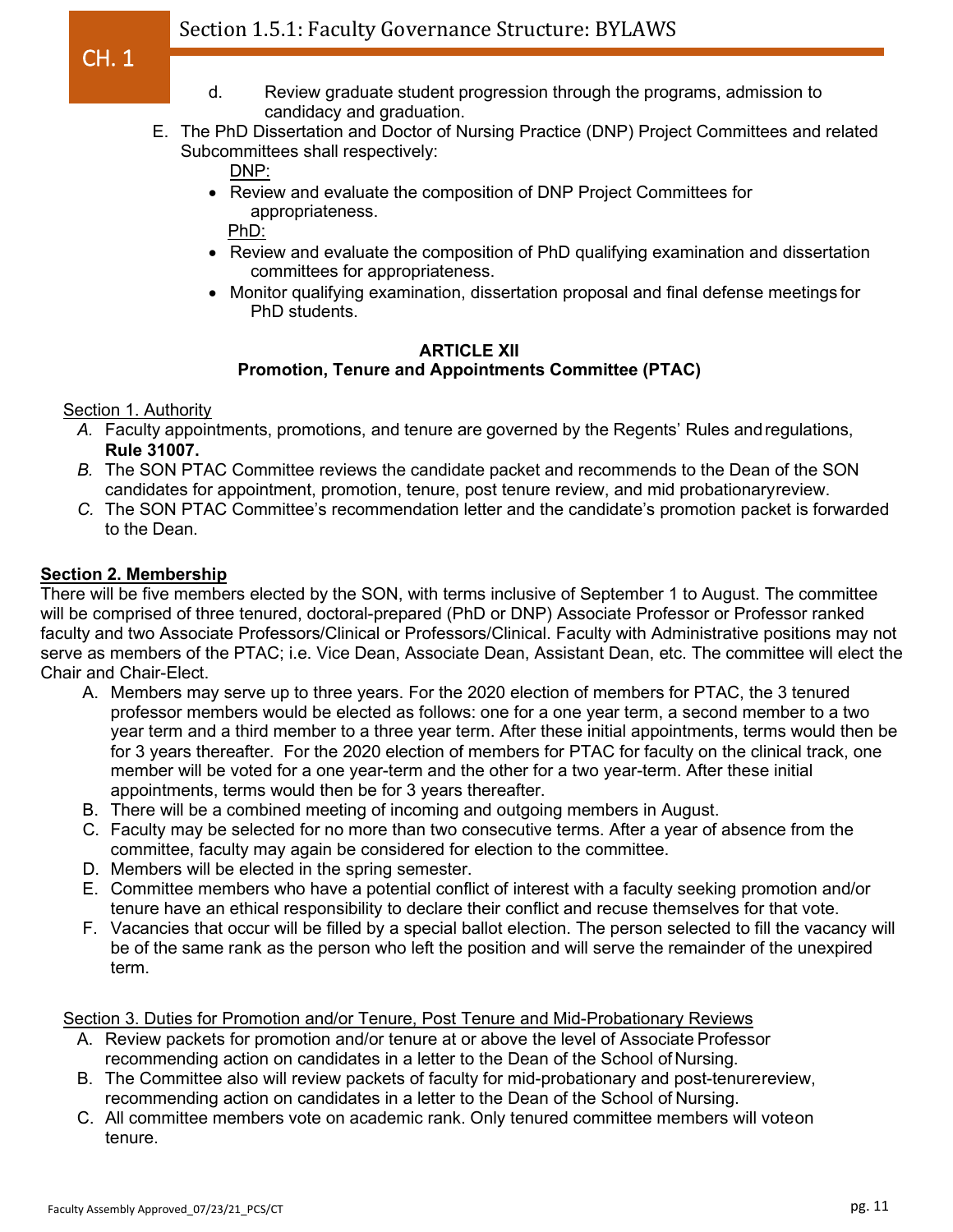#### Section 4. Duties for Initial Reviews

- A. Review initial appointment packets/document and make recommendations to the Dean of SON for rank and role.
- B. Review initial appointment packets/documents from the search committee for rank and roleto Associate Professor, Professor, and/or Tenure.
- C. The Dean will make an offer of hire with rank and role specified.

#### **ARTICLE XIII Committee on Faculty, Staff, and Student Matters (COFSSM)**

#### Section 1. Authority

This committee shall provide leadership in the development of a community of learners among faculty, staff, and students.

### Section 2. Membership

- A. The voting membership shall consist of 6 faculty members, 1 accelerated undergraduate student, 2 traditional undergraduate students, 2 graduate students, and 2 SON staff members. Staff members will be selected by staff assembly. Each staff may be staggered to serve for a year for a total of two years.
- B. The Office of Faculty Excellence and the Office of Admissions and Student Services representatives will serve as advisors and are non-voting members.
- C. The Office of Admissions and Student Services will distribute a call for nominations and coordinate an election for student representatives.
- D. Faculty advisors from all student organizations, and a representative from the University Student Services may attend meetings as non-voting members.
- E. Nursing Student Council President will serve as a non-voting member.

Terms are September 1 through August 31.

- A. Faculty and staff members shall be elected from a slate prepared by the Nominating Committee and Staff Assembly members, respectively, unless otherwise specified by these Bylaws. Each member shall be elected for a two-year term. Terms for the committee, and associated subcommittees are September 1 through August 31.
- B. The COFSSM Chair will be elected by September 1; faculty and staff are eligible to serve in this role. The Chair-Elect will be elected by the committee members by October 1. The Chair-Elect will be COFSSM Chair the following term year.
- C. Student terms may be up to 2 years. Students will be selected to serve on subcommittees and will be selected by the respective subcommittees. The Office of Admissions and Student Services will distribute a call for nominations and coordinate an election for student representatives.

#### Section 3. Duties

- A. Promote communication and interaction among faculty, staff, and students
- B. Promote factors beneficial to student achievement.
- C. Collaborate with the Student Success Center and OFE to provide campus-wide and SON-specific recognition for students, faculty, staff, community partners, and preceptors.
- D. Recognize outgoing faculty, staff and student officers.

## Section 4**.** Duties of Subcommittee

- A. The Nurses Week Subcommittee shall:
	- i. Collaborate with OFE and the Vice Dean for Faculty Excellence to support and promote Nurses Week activities.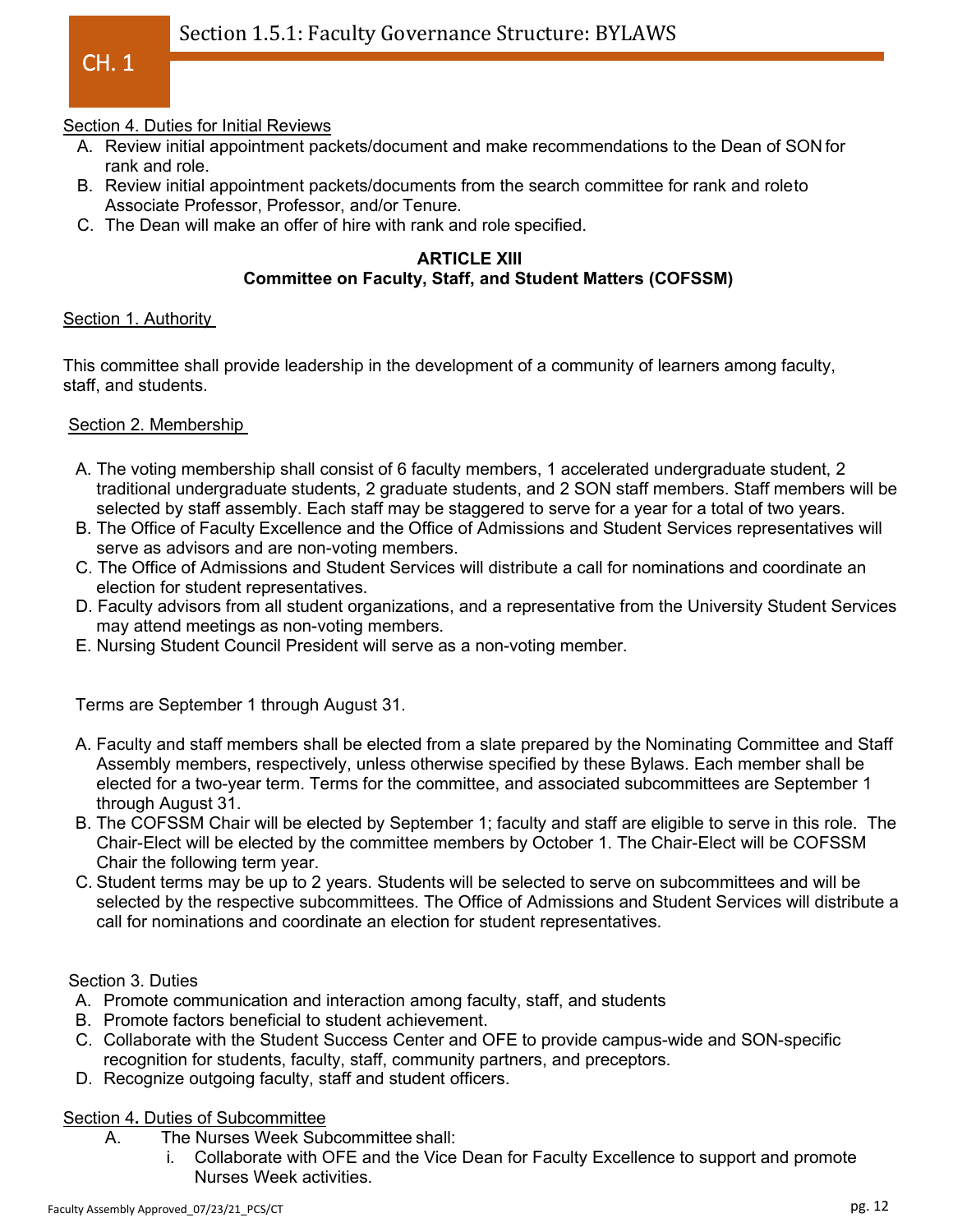## **ARTICLE XIV Committee on Scholarship**

### Section 1. Authority

This committee:

A. Advances the scholarship (Discovery, Practice, Teaching and Service) goals of the School of Nursing.

#### Section 2. Membership

- A. Faculty members shall be elected from a slate prepared by the Nominating Committee, unless otherwise specified by these Bylaws. In the initial election for each committee, two of the members shall be elected for a two-year term. The remaining members shall be elected for a one-year term. Thereafter, each member shall be elected for a two-year term. Terms for the committee and associated subcommittees are September 1 through August 31.
- B. Student terms may be up to 2 years. Students will be invited to serve on subcommittees and will be invited by the respective subcommittees. The Office of Admissions and Student Services will distribute a call for nominations and coordinate an election for student representatives.
- C. Committee will elect PhD program director as an ex officio member

#### Terms are September 1 through August 31.

Chair and Chair-Elect of Committee on Scholarship Committee will be elected by the committee members as of September 1.

#### Section 3. Duties

- A. Provide support for scholarship endeavors and serve in an advisory capacity to the Office of Nursing Research and Scholarship.
- B. Award funding for scholarly activities.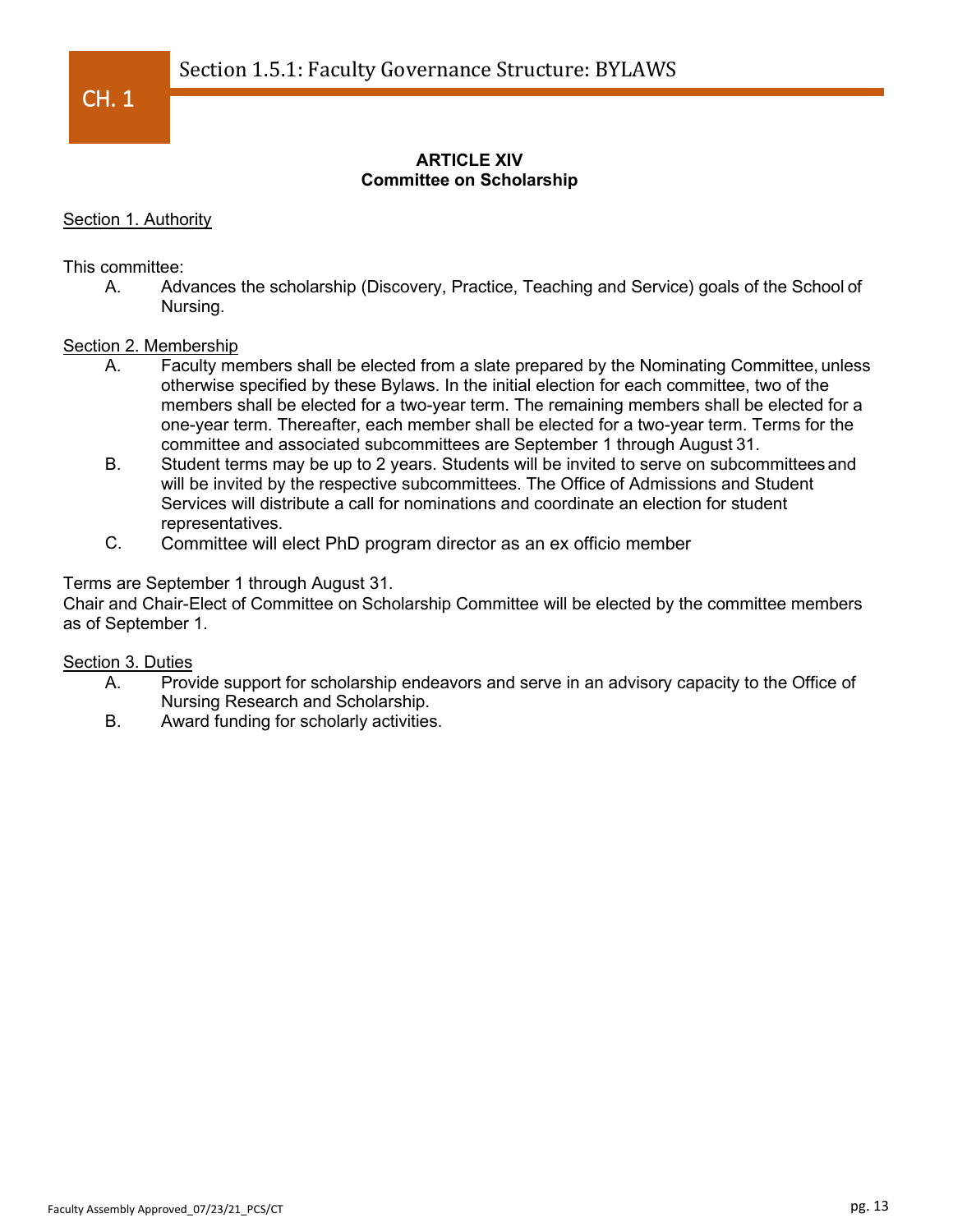

## **ARTICLE XV Committee on Simulation and Innovation (ComSI)**

Section 1. Authority

The Committee on Simulation and Innovation (ComSI) will function in collaboration with the Director of the Center of Simulation and Innovation (CSI). The ComSI will recommend policies and procedures based on simulation evidence-based practices for the implementation of undergraduate, graduate, and interprofessional simulation experiences in the CSI. The ComSI values collaboration with Office of Nursing Research (ONRS) and Office of Faculty Excellence (OFE) in the development of grants and research thatwill advance the science of simulation experiential learning.

## Section 2. Meetings

- a. ComSI will meet regularly during the academic year.
- b. Special meetings shall be held as needed.

## Section 3. Membership

The ComSI shall consist of six elected faculty members (3 undergraduate and 3 graduate).

- a. Terms of ComSI membership are for two years, September 1 through August 31 of yeartwo.
- b. The Chair and the Vice-chair of the ComSI will be elected by the committee members by September 1.
- c. In the initial election for ComSI membership, a Committee Chair and Chair-Elect each will serve a two-year term with the expectation that the Chair-Elect will serve in the third year as the Chair. Thereafter, the Chair will serve for one year unless reelected by the ComSI to serve in the following year.
- d. The nonvoting membership will consist of one outside inter professional member.
- e. The elected student terms may last up to two years. One graduate and one undergraduate student will be selected through the Office of Admissions and Student Services who will distribute a call for nominations and coordinate an election for student representatives.
- f. Both the Director and Manager of the CSI will be ex officio nonvoting members.

# Section 4. Duties

The ComSI in collaboration with the Director of the CSI will:

- a. Recommend policies for development, implementation, and evaluation of simulation learning experiences guided by accreditation standards.
- b. Promote use of simulation in undergraduate nursing, graduate nursing, inter professional groups, and the community.
- c. Coordinate with the systematic evaluation plan as approved by Faculty Assembly to ensure quality and rigor of measurement in the simulation experiences.
- d. Assist with data collection for accreditation reviews including CCNE, Texas State Board of Nursing, Southern College of Accreditation, and others as identified by faculty leadership.
- e. Promote and support research in the CSI using simulation strategies to advance the science of simulation and improve clinical learning opportunities.
- f. Assess faculty needs for simulation education and resources and report to FacultyCouncil.
- g. Support educational opportunities for faculty based on the standards of simulationlearning experiences and a needs assessment.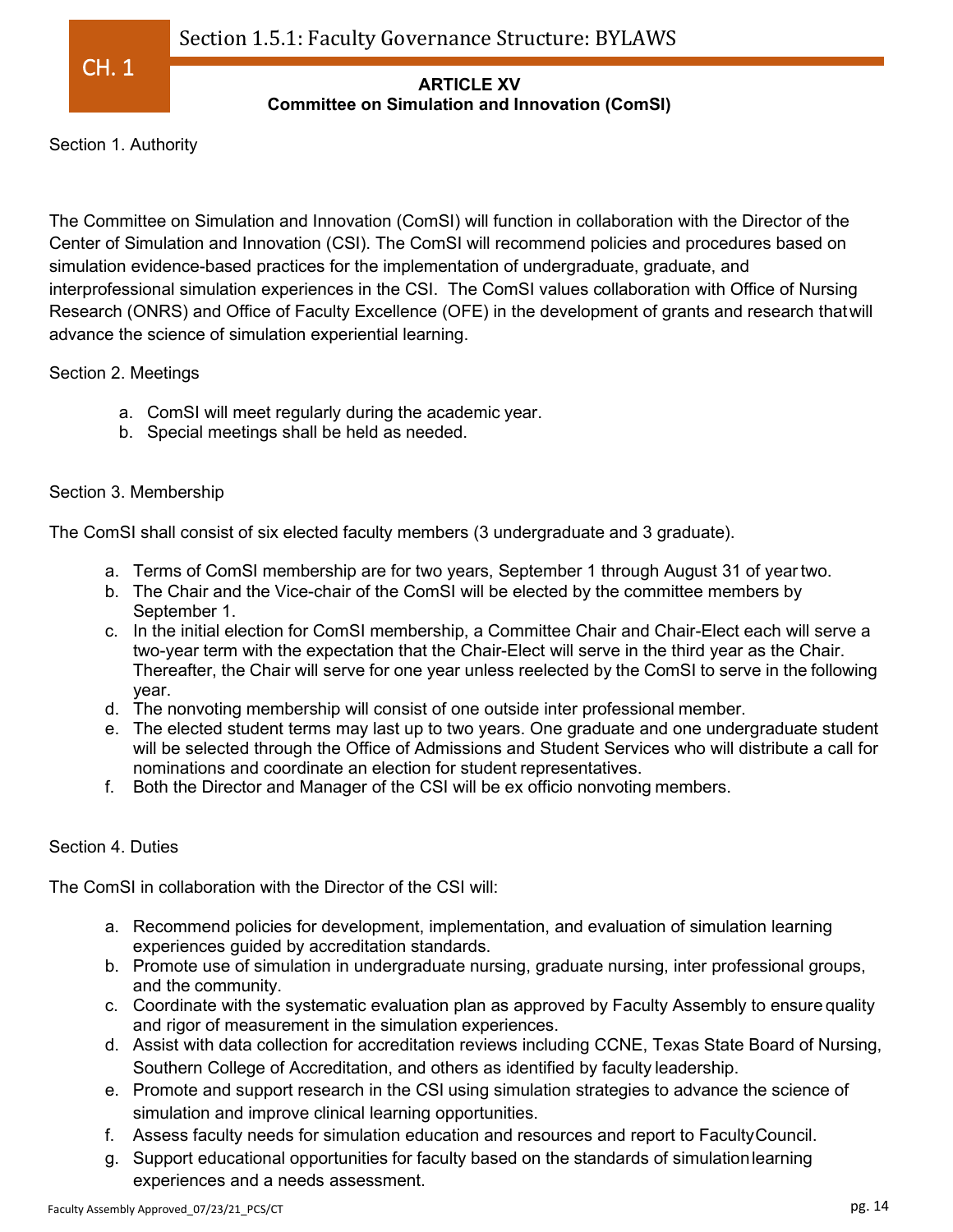Section 5. Duties of Subcommittees.

The ComSI may find specific initiatives are best carried out by standing Subcommittees within and delegated by ComSI. Committee approval will be needed before Subcommittees take action on behalf of the committee. Requests for formation of any Subcommittees shall be directed to the Chair before creation. The Chair will consult with the Director of CSI who will seek approval by the faculty council as necessary and appropriate. A committee member will lead these Subcommittees and participants may be committee or non-committee members.

### **ARTICLE XVI Committee on International Programs**

Section 1. Authority

The Committee on International Programs (CIP) will function in collaboration with the Director of International Programs (DIP). The CIP will recommend policies and procedures related to international programs for implementation in the School of Nursing. The CIP values the collaboration of the School of Nursing and the Office of International Services.

Section 2. Meetings

- a) CIP will meet regularly during the academic year.
- b) Special meetings shall be held as needed.

## Section 3. Membership

The CIP shall consist of eight voting and four non-voting members

- a) Three (3) undergraduate and three (3) graduate faculty members who has been involved in international programs will be elected for a two-year term starting from September 1 through August 31.
- b) Two student elected representatives will be voting members. One graduate and one undergraduate student will be selected through the Office of Admissions and Student Services who will distribute a call for nominations and coordinate an election for studentrepresentatives.
- c) The Director of International Programs will be ex officio nonvoting member
- d) One non-voting member will be a representative from the Office of International Services.
- e) The Chair-Elect and Chair and of the CIP will be elected by the committee members by September 1, and will serve for two years.
- f) A quorum consists of at least 5 voting members, 3 of whom must be faculty representatives.

### Section 4. Duties

The CIP in collaboration with the Director of International Programs will:

- a) Recommend policies for development, implementation, and evaluation of internationalprograms
- b) Promote participation in international initiatives in the School of Nursing, university, and community.
- c) Coordinate a systematic evaluation of international programs.
- d) Assist with data collection for accreditation reviews including CCNE, Texas State Board of Nursing, Southern College of Accreditation, and others as identified by facultyleadership.
- e) Promote and support research on international initiatives to advance global health and improve clinical learning opportunities.
- f) Assess faculty needs for global health education and resources and report to FacultyCouncil.
- g) Support educational opportunities for faculty based on identified needs.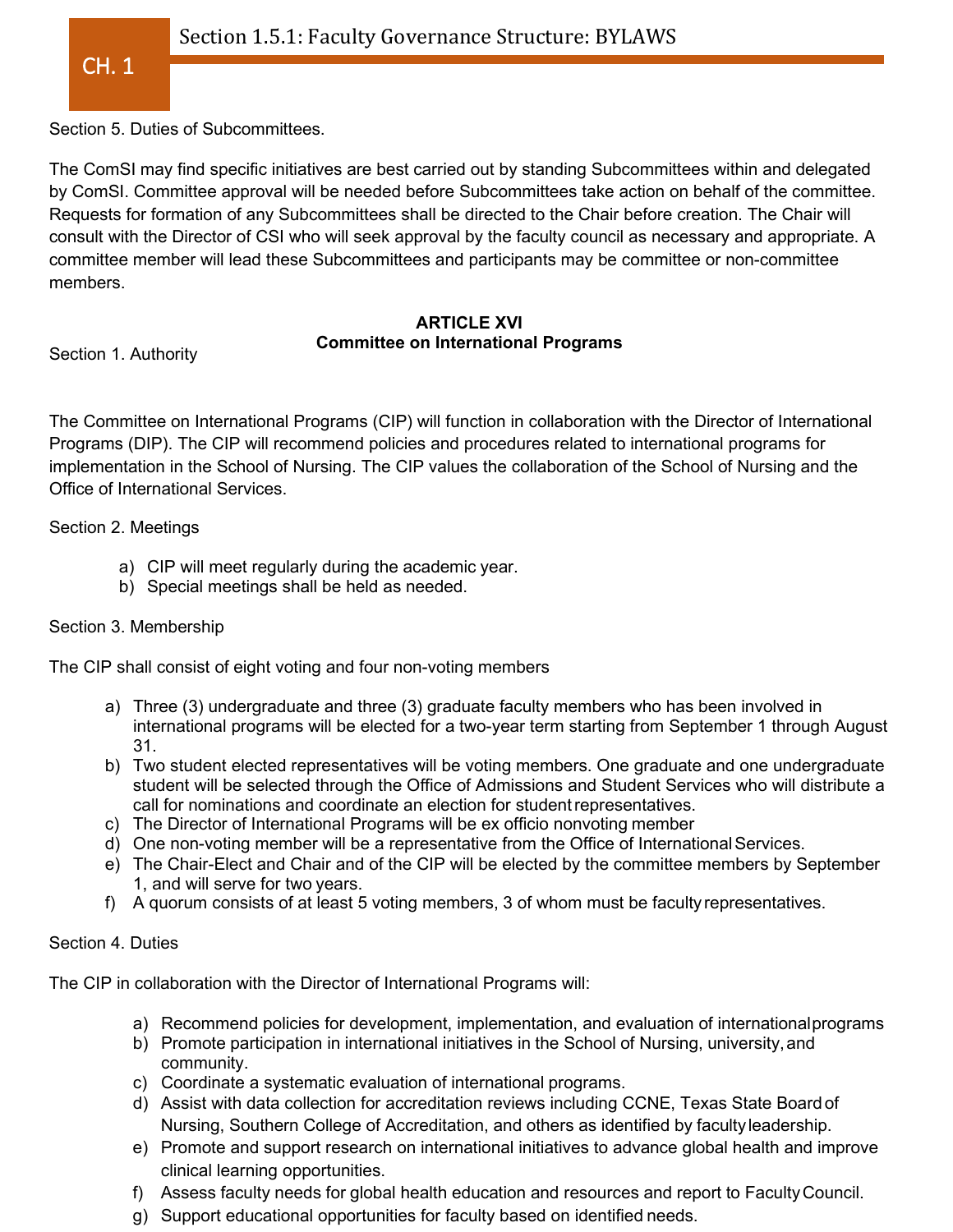

Section 5. Duties of Subcommittees.

The CIP may find specific initiatives are best carried out by standing Subcommittees within and delegated by the Committee. Committee approval will be needed before Subcommittees take action on behalf of the committee. Requests for formation of any Subcommittees shall be directed to the Chair before creation. The Chair will consult with the Director of International Programs who will seek approval by the Faculty Council as necessary and appropriate. A committee member will lead these Subcommittees and participants may be committee or non-committee members.

### **ARTICLE XVII Committee on Interprofessional Education (CoIPE)**

Section 1. Authority

The Committee on Interprofessional Education (CoIPE) will function in collaboration with the Director of *Linking Interprofessional Networks for Collaboration (LINC)*. The CoIPE, as a School of Nursing standing committee, will oversee Interprofessional Education (IPE) initiatives across School of Nursing missions, and will recommend evidence-based policies and procedures for the development, implementation, and evaluation of interprofessional experiences. The CoIPE Chair will work with the LINC Director to maximize coordination with university-level LINC Councils and workgroups in the execution of charges and duties.

Section 2. Meetings

- a. CoIPE will meet regularly during the academic year.
- b. Special meetings shall be held as needed.

### Section 3. Membership

The CoIPE shall consist of 7 elected faculty members (one tenured or tenure track faculty, one Clinical Assistant or Associate Professor, two faculty who teach undergraduate courses, and two faculty who teach graduate courses) and 2 students (one undergraduate and one graduate). The remaining elected faculty members are undesignated.

- a. Terms of CoIPE membership are two years, September 1 through August 31 of year two.
- b. The Chair and the Vice-chair of the CoIPE will be elected by the committee members by September 1.
- c. In the initial election for CoIPE membership, a Committee Chair and Chair-elect each, will serve a two-year term with the expectation that the Chair-elect will become Chair in the second year and the Chair will become a voting member the second year of the term. Thereafter, the chair will be elected for a one-year term. Three of the inaugural voting members will be elected for a one-year term to ensure staggered terms in subsequent election cycles. The remaining members will be elected for a two year term.
- d. Ex officio nonvoting members will consist of (1) the LINC Director, (2) the School of Nursing's official representatives to the four primary LINC Councils (i.e., LINC Academic Affairs Council, LINC Faculty Council, LINC Assessment Council, and LINC Student Council), and (3) the Director of the Center for Simulation Innovation.
- e. Two students (1 graduate and 1 undergraduate student) will be selected through the Office of Admissions and Student Services who will distribute a call for nominations and coordinate an election for student representatives. The elected student terms may last up to two years.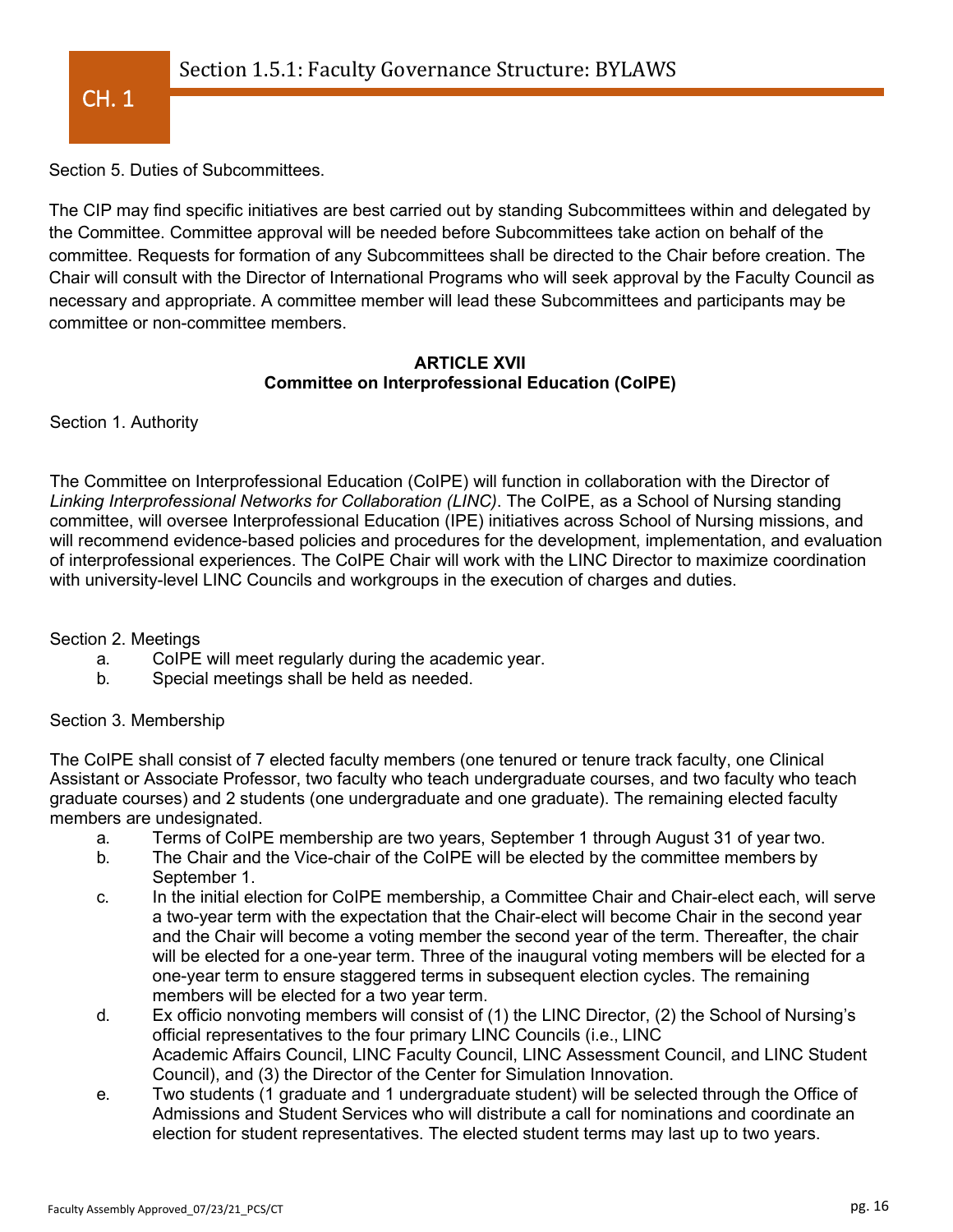

#### Section 4. Duties

The CoIPE will:

- a. Oversee the implementation, evaluation, revision, and requisite faculty governanceassociated endorsements and/or approvals of the School of Nursing's program-specific IPE plans for the undergraduate and graduate programs.
- b. Recommend policies for development, implementation, and evaluation of didactic IPE, cocurricular IPE, and clinical IPE learning activities guided by accreditation standards.
- c. Promote expansion of didactic IPE, co-curricular IPE, and clinical IPE learning activities. The definitions for didactic, co-curricular, and clinical IPE learning activities are noted within LINC.
- d. Coordinate with the systematic evaluation plan as approved by Faculty Assembly to ensure quality and rigor of measurement in didactic IPE, co-curricular IPE, and clinical IPE learning activities.
- e. Assist with data collection for accreditation reviews including the Commission on Collegiate Nursing Education, Texas State Board of Nursing, Southern Association of Colleges and Schools Commission on Colleges, and others as identified by faculty leadership.
- f. Advocate for research using evidence-based strategies to advance the science of IPE and to improve didactic IPE, co-curricular IPE, and clinical IPE outcomes.
- g. Identify faculty needs for IPE faculty development and resources. Report needs to Faculty Council.
- h. Promote IPE faculty development opportunities based on the standards of IPE and a needs assessment.

Section 5. Duties of Subcommittees.

The CoIPE may find specific initiatives are best carried out by standing Subcommittees within and delegated by CoIPE. Committee approval will be needed before Subcommittees take action on behalf of the Committee. Requests for formation of any Subcommittees shall be directed to the Chair and approved by the Committee before creation. A committee member will lead these Subcommittees and participants may be committee or non-committee members.

### **ARTICLE XVIII Special Committees**

### *Search Committee*

### Section 1. Authority

The Faculty Search Committee shall conduct searches to fill tenure and clinical track faculty vacancies as determined by the Dean and the Vice Dean for Faculty Excellence upon consultation with the respective Graduate and Undergraduate Associate Deans and the Vice Dean for Research.

### Section 2. Membership

- 1. Membership shall consist of ten faculty members.
- 2. Nine faculty members will be elected by SoN faculty and one member will be appointed by the Vice Dean for Faculty Excellence.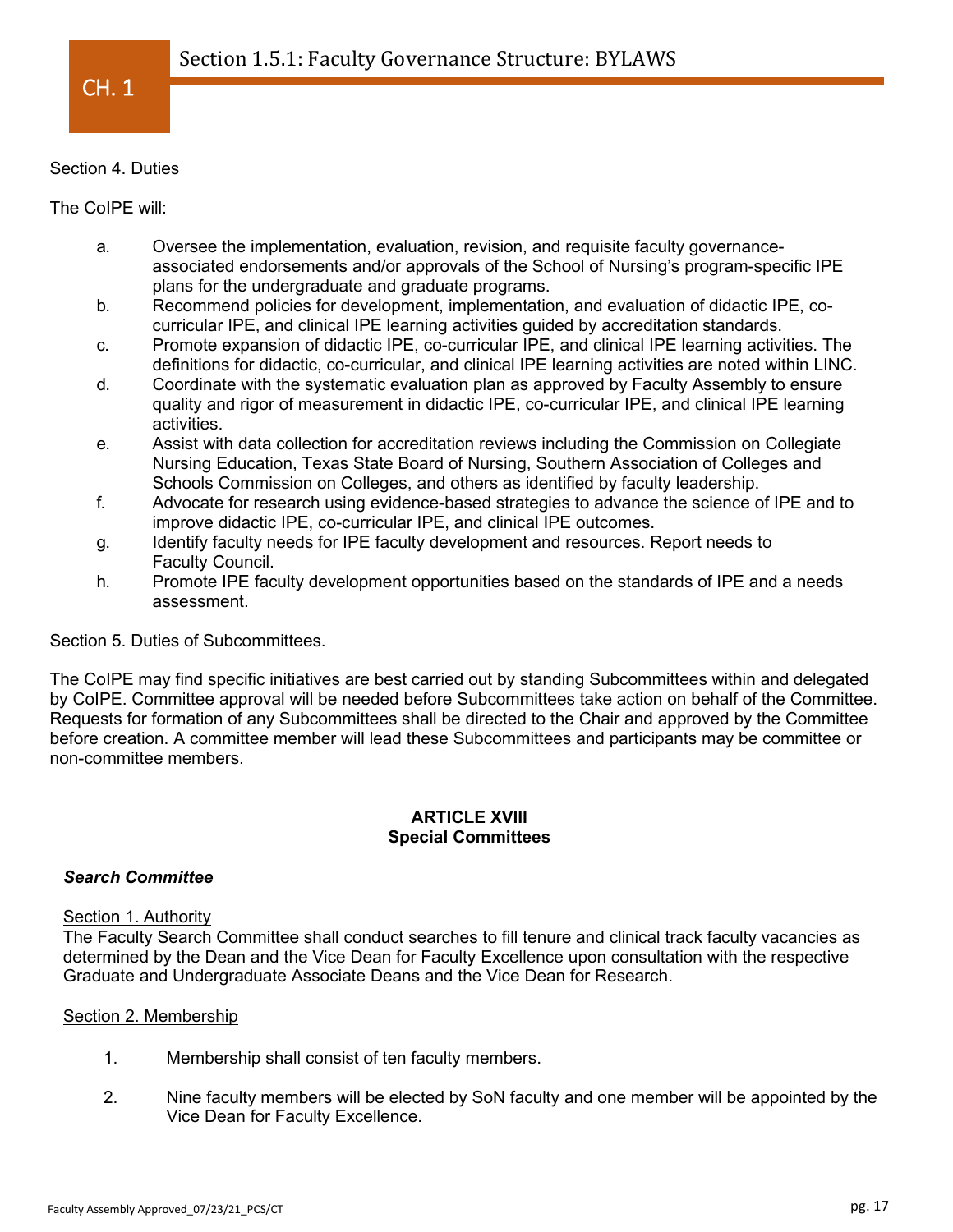# Section 1.5.1: Faculty Governance Structure: BYLAWS

- 3. Elected faculty members will consist of:
	- Three tenured/tenure track or research track- faculty (must include at least one faculty member with tenure)
	- Three Clinical Assistant/Associate/Full Professors with a focus on practice
	- Three Assistant/Associate/Full Professor/Clinical faculty with a focus on teaching
- 4. The Committee shall elect the Chair and Chair–Elect in September of each year.
- 5. The appointed member may be a member of the faculty of the SON or of another department or school in the University. Attention must be given to diversity of membership including gender and ethnicity at a minimum.
- 6. Terms are September 1 through August 31, triennially, with staggered terms.

#### Section 3. Duties

CH. 1

- A. Conduct searches for qualified faculty.
- B. Follow approved Affirmative Action procedures.
- C. Screen applicants.
- D. Elected members shall communicate directly to faculty by posting the schedule ofinterviews and scholarly presentations and releasing CVs when interviews have beenscheduled.
- E. Make recommendations for hire to the Vice Dean for Faculty Excellence who willrecommend hires to the Dean. The Dean will extend the offer of hire with rank and trackspecified.

#### *Nominating Committee/Elections*

#### Section 1. Authority

The Nominating Committee shall prepare a slate of candidates for the offices to be filled at the final academic meeting of the year. The ideal slate shall consist of at least two candidates for the officers of the Assembly and the Chair-elect. The ideal slate for the committee members shall consist of at least two more candidates than positions available.

#### Section 2. Membership

- A. Membership shall consist of three faculty members. The Committee elects the Chair and Chair-Elect.
- B. Terms are September 1 through August 31, biennially, with staggered terms.

#### Section 3. Duties

- A. Supervise the elections of the officers of the Assembly, the Chair-Elect and members of the Assembly Standing Committees.
- B. Prepare a slate for the election of 2 faculty members actively engaged in practice to the Faculty Practice Plan Executive Board; the election will be conducted by the Nominating Committee.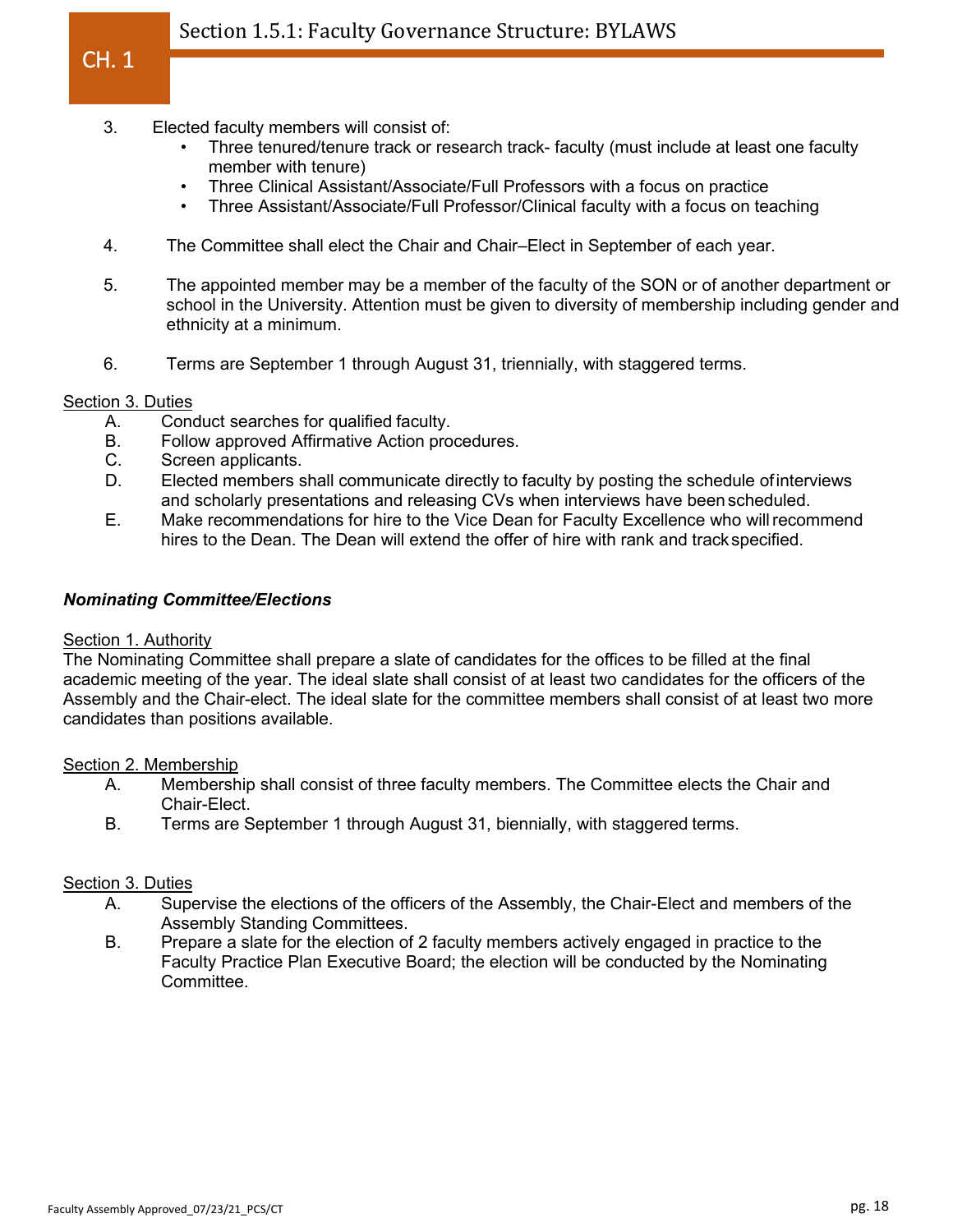## *Bylaws Committee*

#### Section 1. Authority

The Bylaws Committee shall systematically review the Bylaws and make recommendations to Faculty Council and Faculty Assembly.

#### Section 2. Membership

Membership shall consist of three faculty members. The Committee elects the Chair and Chair-Elect.

Terms are September 1 through August 31.

Faculty members of the Bylaws Committee shall be elected from a slate prepared by the Nominating Committee, unless otherwise specified by these Bylaws. In the initial election for each committee, two of the members shall be elected for a two-year term. The remaining members shall be elected for a one-year term. Thereafter, each member shall be elected for a two-year term.

#### Section 3. Duties

- A. Review Bylaws annually for proposed changes that are submitted by faculty and standing committees as well as for consistency with University policies.
- B. Make recommendations to the Faculty Council and Faculty Assembly for Bylawchanges.
- C. Present Bylaws changes to the Faculty Assembly for action.